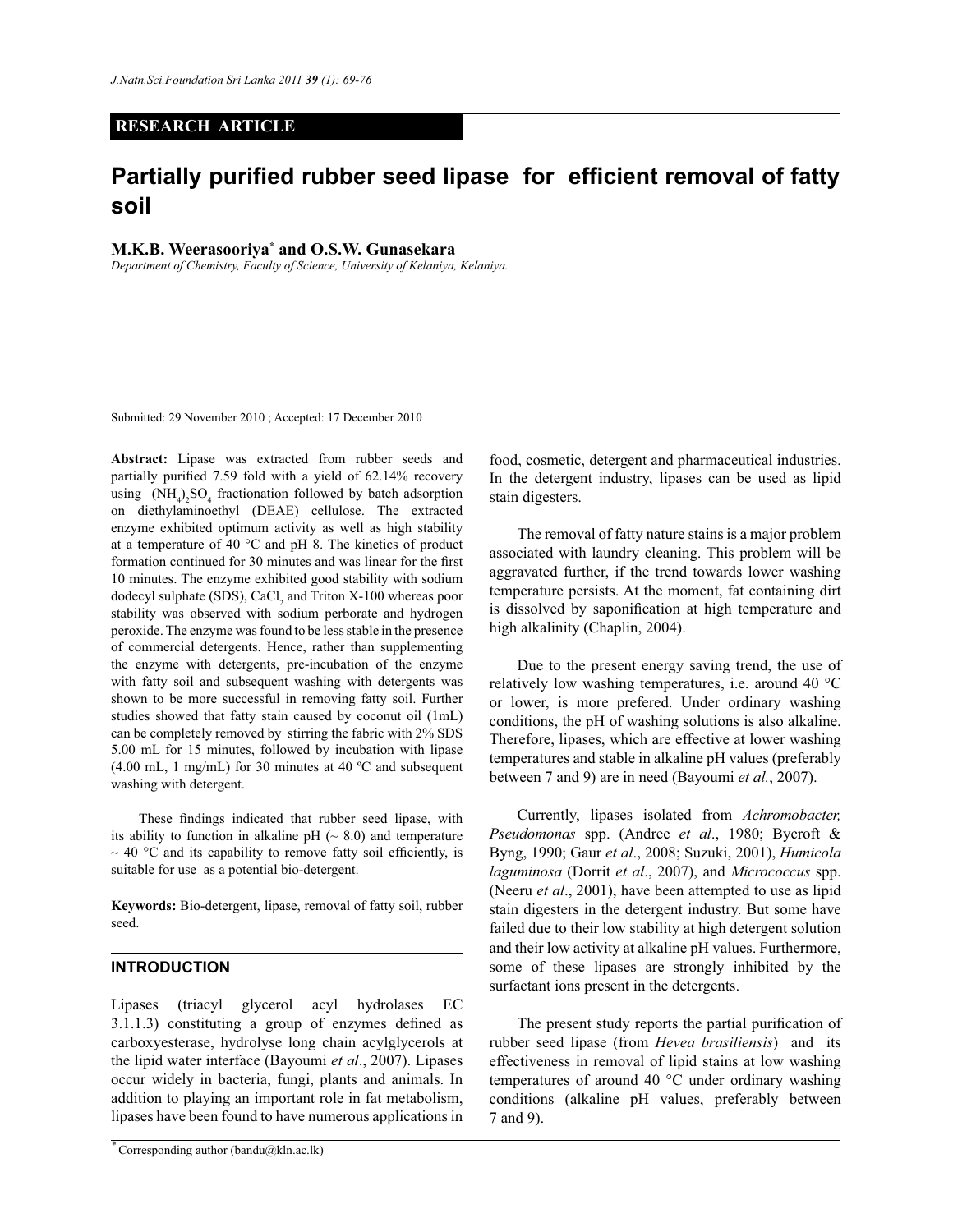# **METHODS AND MATERIALS**

*General experimental procedure*: All chemicals used were purchased from VWR Scientific, USA, unless otherwise specified. Well matured rubber seeds (immediately after falling from trees) were collected from Udakalle Wattha Estate, Polgahawela.

*Purification of lipase from the seeds of H. brasiliensis*: All purification steps were carried out at room temperature unless otherwise specified.

 The kernels of the well matured rubber seeds (*H. brasiliensis*-50g) were powdered, homogenized with phosphate buffer (0.1 M, pH 8.0, 50.0 mL) and centrifuged at 4000 g at 4 ºC to collect the supernatant. The supernatant thus obtained was fractionated with  $(NH_4)_2SO_4$  and assayed for lipase activity as given below. The 50 - 75%  $(NH_4)_2SO_4$  fractions, which had the highest lipase activity were dialysed, loaded onto diethylamininoethyl (DEAE) cellulose and purified by batch adsorption and desorption technique (Scopes, 1987) eluting with the same phosphate buffer containing different NaCl concentrations ranging from 0 - 1M (0.2 M, 0.4 M, 0.6 M and 0.8 M). Two fractions were collected at each concentration and assayed for lipase activity. Active enzyme fractions eluted at 0.2 - 0.4 M NaCl were pooled and used for the subsequent studies.

*Lipase assay*: The vegetable oil emulsified in 2% sodium dodecyl sulphate (SDS) was used as the substrate. The vegetable oil emulsion was prepared by suspending the vegetable oil (1.5 mL) in 2% SDS (5.00 mL) and sonicating for 15 min. The enzymatic reaction was initiated by adding the extracted enzyme sample  $(1.50 \text{ mL}, \sim 1.0 \text{ mg/mL})$  into the emulsified substrate. The reaction mixture was incubated at 35 ºC for 30 min. The reaction was halted by adding acetone: ethanol (1:1 v/v, 20.00 mL) and the liberated free fatty acid was titrated with 0.1M NaOH, using phenolphthalein as the indicator (Kermasha & Bisokowski, 1998). One unit of enzyme was defined as the amount of enzyme required to liberate 1 micromole of free fatty acids per minute at 35 ºC and pH 8.0.

*Protein determination*: The protein content of the enzyme fractions was determined by biuret reaction using bovine serum albumin as the standard (Scopes, 1987).

*Properties of partially purified lipase*: The experiments were carried out thrice in duplicate under the same conditions, and the mean and the standard deviation were calculated. The enzyme fraction obtained in DEAE step

was used for the studies and respective controls using an autoclaved enzyme set in each case.

 The optimum incubation period was determined by assaying lipase activity at different incubation periods starting from 0 - 50 min. The optimum pH was determined by assaying lipase activity at different pH values ranging from 5 - 12. Blank determinations were done simultaneously at all pH's with autoclaved enzyme. The optimum temperature was studied by assaying the enzyme at different incubation temperatures ranging from 20 - 80 ºC.

 The thermal stability of the partially purified enzyme was investigated by pre-incubating the enzyme at different temperatures ranging from 30 - 100 ºC for 1 h. Samples were cooled immediately to room temperature (30 ºC) and residual lipase activity of each sample was assayed. To test the pH stability, the enzyme was allowed to stand at different pH's ranging from 5 - 12 for 1 h and residual lipase activity was assayed. The stability of the enzyme in the presence of calcium chloride  $(CaCl<sub>2</sub>.2H<sub>2</sub>O$ - Fluka Chemika - Biochemika, Buchs, Switzerland) was studied by assaying the enzyme reaction at different concentrations of calcium chloride ranging from 250 - 10000 ppm.

 The stability of the enzyme in the presence of hydrogen peroxide was tested by assaying the enzyme activity at different concentrations of hydrogen peroxide (6%, Techno-Pharmachem, New Delhi, India) ranging from 0 - 10%. The effect of sodium perborate on lipase activity was assayed by performing the enzyme reaction at different concentrations of sodium perborate tetrahydrate (Fluka Chemika - Biochemika, Buchs, Switzerland) ranging from 0 - 10%. The effect of sodium dodecyl sulphate on lipase activity was tested by assaying the enzyme activity at different concentrations of sodium dodecyl sulphate (Fluka Chemika - Biochemika, Buchs, Switzerland) ranging from 0 - 20%. The effect of Triton X-100 on lipase activity was also tested by carrying the enzyme reaction at different concentrations of Triton-X 100 (Fluka chemika - Biochemika, Buchs, Switzerland) ranging from 0 - 10%.

*Compatibility of rubber seed lipase with commercial detergents*: The compatibility of the enzyme with commercial detergents (7 detergents available in Sri Lanka) was detected by incubating the enzyme (1.5 mL, 1.0 mg/mL) in phosphate buffer (0.1M, pH 8.0) with different commercial detergents (10.00 mL, 0.0025 g/mL) for 1 h. Partially purified enzyme obtained from batch adsorption and desorption technique was used for the experiments. Each experiment was done in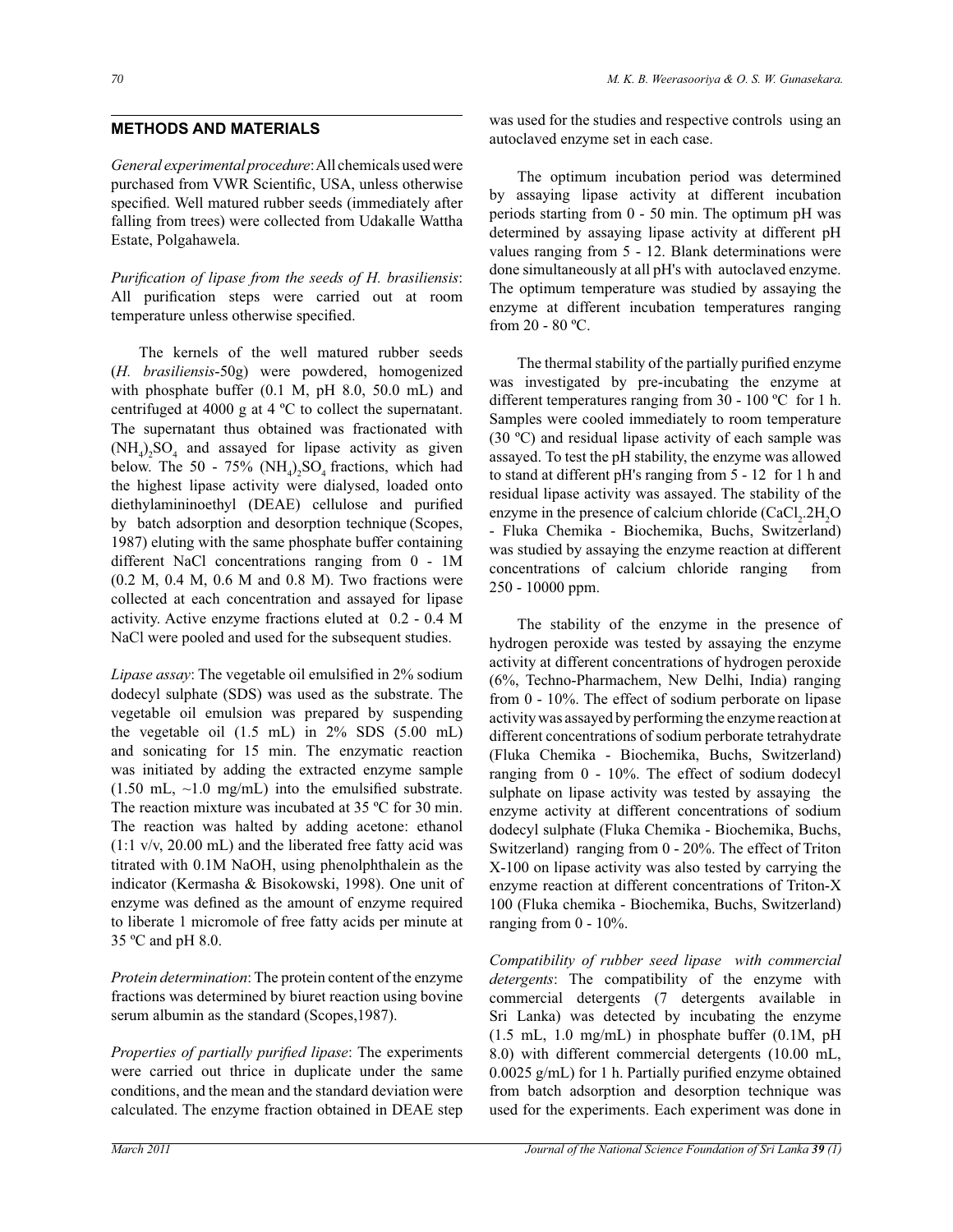triplicate and the residual enzyme activity was assayed as above. The initial activity of the enzyme was also determined in each case.

 The results showed that the enzyme is less stable in the presence of all the tested detergents. Hence, pre-incubation of oily stain with the enzyme (without supplementing with the detergents) and subsequent washing with detergent is suggested.

*Establishing optimum conditions for efficient cleaning of fatty soil:* The washing performance tests were carried out varying the following parameters. For these experiments 100% cotton fabric were used to make the fatty stain. Partially purified enzyme in phosphate buffer (0.1M, pH 8.0) was used for the study. Six replicates were done for each experiment.

- (a) Enzyme volume
- (b) Volume of SDS
- (c) Incubation time
- (d) Incubation temperature

*Varying enzyme volume*: The fabric pieces were stained with 1.00 mL of coconut oil. Each fabric piece was kept in a 100 mL beaker and stirred with 2% SDS (5.00 mL) for 15 min and then incubated with different volumes of enzyme ranging from 1-10 mL (1 mg/mL), i.e. 1.00, 2.00, 3.00, 4.00, 5.00, 6.00 and 7.00 mL for 1 h at 40 °C. Afterwards, fabric pieces were washed with detergent solution (10 mL,  $0.0025$  g/mL) and then with tap water and left to dry.

Three sets of control experiments were carried out. In one set the stained fabric pieces were washed only with detergent. In the second set, stained fabric pieces were treated only with SDS, no incubation with the enzyme and then washed with the detergent. In set 3, stained fabric pieces were treated with 2% SDS and then incubated for 1 h at 40 °C with respective volume of pH 8.0 phosphate buffer instead of the enzyme and then washed with detergent. All the other conditions were similar. The results were compared with the original stain.

*Varying the volume of SDS*: The fabric pieces were stained with 1.00 mL of coconut oil. Each fabric piece was stirred in a beaker with different volumes of 2% SDS i.e. 1.00, 2.00, 3.00, 4.00, 5.00, 6.00 and 7.00 mL for 15 min, incubated with 4.00 mL (1 mg/mL) enzyme at room temperature (30  $^{\circ}$ C) for 1 h followed by washing and drying as above. Two sets of control experiments were carried out. In set one, stained pieces of fabric were washed only with detergent. In set two, the stained pieces were stirred with water instead of SDS for 15 min, then incubated with 4.00 mL (1 mg/mL) enzyme at 40 °C for 1 h and subsequently washed with detergent. All the other conditions were similar. Results were compared with the original stain.

*Varying incubation time*: The fabric pieces were stained with 1.00 mL of coconut oil, stirred in a beaker with 2% SDS 5.00 mL and incubated with 4.00 mL (1 mg/mL) enzyme at 40 °C for different incubation periods (5, 10, 15, 20, 30, 40, 50 and 60 min). Subsequent washing and drying were carried out as in above.

*Varying incubation temperature*: The fabric pieces were stained with 1.00 mL of coconut oil, stirred in a beaker with 2% SDS 5.00 mL and incubated with 4.00 mL enzyme for 30 min at different incubation temperatures  $(25, 30, 35, 40\degree C, 45, 50 \text{ and } 60\degree C)$ . Subsequent washing and drying were carried out as above.

# **RESULTS AND DISCUSSION**

#### **Partial purification of lipase**

The detergent industry does not require highly purified enzymes. Hence, partially purified enzymes will be adequate. Precipitation by ammonium sulphates was selected as the first step of the purification procedure. The enzyme was precipitated at 50-75% pellets with high percentage recovery. Using the batch adsorption and desorption method, the enzyme was eluted at 0.2 - 0.4 M NaCl concentration. The enzyme was partially purified 7.59 fold with 62.14% recovery (Table 1).

## **Properties of the enzyme**

The studies on properties of the enzyme indicated that rubber seed lipase exhibited optimum activity at 40 °C and pH 8.0 (Figures 1  $\&$  2) and remained stable at this temperature and pH even after 1 hour incubation. Studies on lipase activity with different incubation times indicate that incubation for 30 minutes will be adequate to get maximum lipolytic action (Figure 3).

 The detergents may contain bleaching agents, oxidizing agents and emulsifying agents such as SDS and Triton X-100 (Bayoumi *et. al*., 2007). The studies to investigate the stability of the enzyme towards SDS, calcium chloride, Triton X-100, sodium perborate and  $H_2O_2$  revealed that the enzyme activity increases with increasing concentration of calcium chloride and Triton X-100 and decreases with increasing concentration of sodium perborate and hydrogen peroxide. In the case of SDS, enzyme activity initially increases with increasing concentration and then declines slowly. The highest activity was observed at 2% SDS concentration (Figure 4).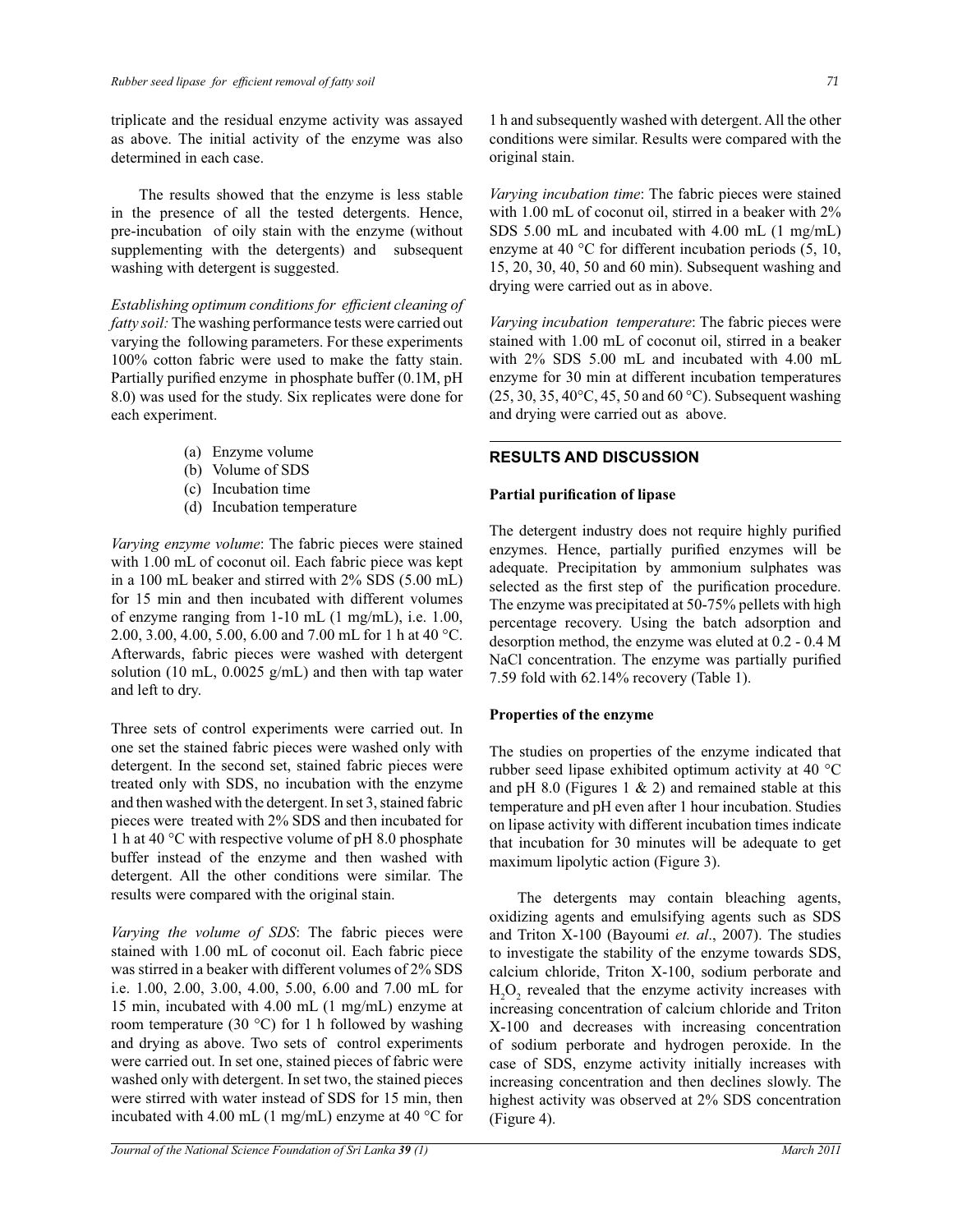# **Compatibility of the enzyme with commercial detergents**

Incubation of the enzyme with different commercial detergents for 1 hour indicated that enzyme is less stable in the presence of all tested detergents. Nearly 70% of the lipase activity was recovered after 1hour incubation with detergent D. Nearly 57%, 52%, 39% and 36% activity was recovered with detergent E, F, G and A respectively.



**Figure 1:** Effect of incubation temperature on rubber seed lipase activity

Lowest percentage recovery (23%) was observed with detergent B (Figure 5).

 These findings indicated that supplementing the enzyme with above - mentioned detergents is less effective for removal of fatty soil. Prior incubation of oily stain with lipase and subsequent washing with detergents was found to be more effective.



Figure 2: Effect of pH on rubber seed lipase activity



**Figure 3:** Variation of lipase activity with incubation period



**Figure 4:** Effect of SDS on lipase activity

**Table 1:** Purification table for lipase from *H. brasiliensis*

| Step                                | Total<br>activity (U) | Specific<br>activity (U/mg) | Purification<br>fold | $%$ Recovery   |
|-------------------------------------|-----------------------|-----------------------------|----------------------|----------------|
| Crude<br>$(NH_4)$ , SO <sub>4</sub> | 42.24<br>35.97        | 0.32<br>0.91                | 1.00<br>2.84         | 100%<br>85.16% |
| fractionation<br>DEAE step          | 26.25                 | 2.43                        | 7.59                 | 62.14%         |

-1.00 -0.50 0.00 0.50 1.00 1.50 2.00 2.50 3.00 3.50 4.00

Lipase activity (Units)

ipase activity (Units)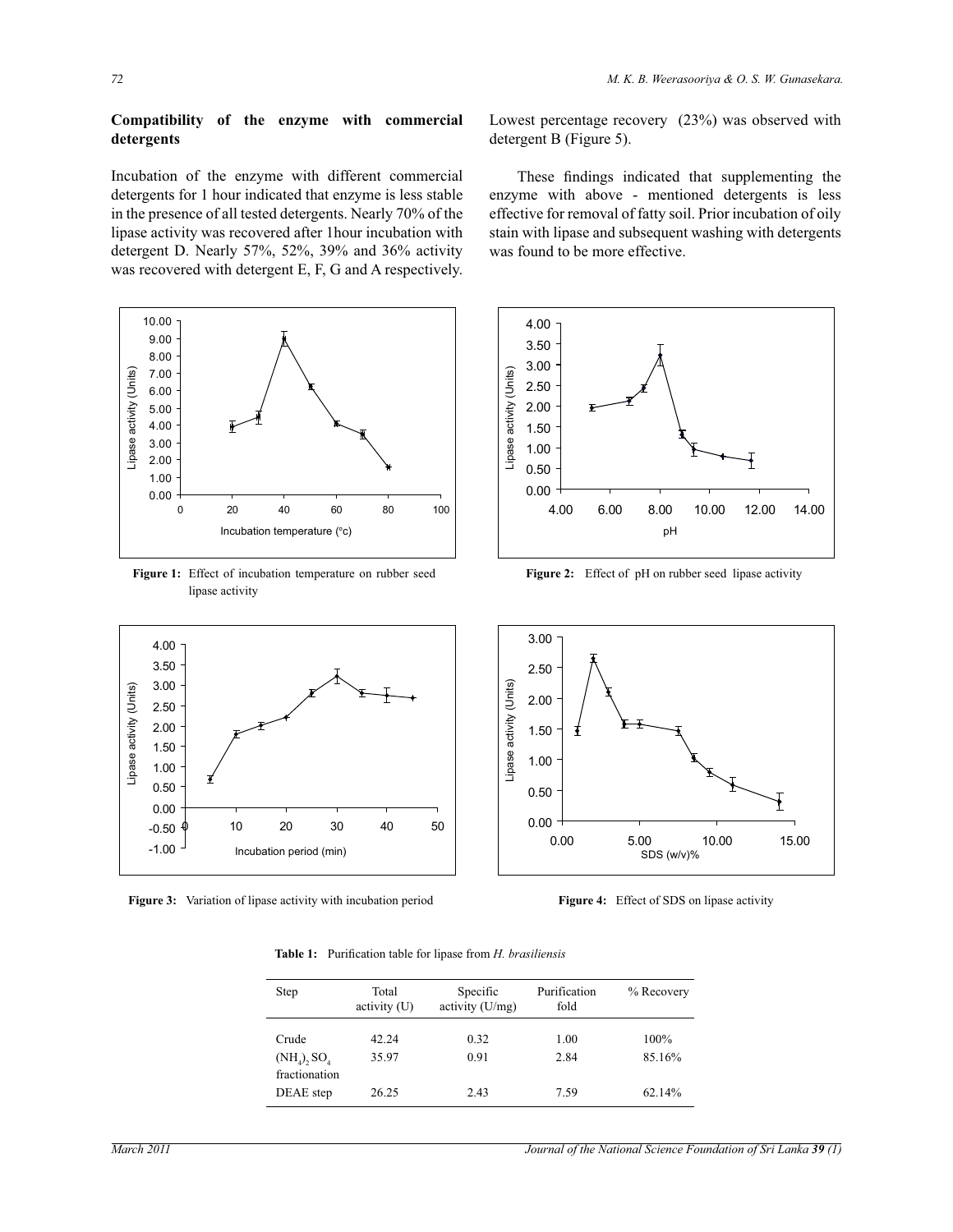#### **Optimum condition for complete removal of fatty soil**

The results of washing performance tests, carried out to establish the optimum conditions are summarized in Tables 2, 3, 4 and 5.

*Washing performance test with different enzyme volumes*: The results given in Table 2 reveals that washing only with the detergent (control experiment 1) is insufficient to remove the stain. Treating only with SDS or treating with SDS and pH 8.0 buffer (control experiments 2 and 3) was capable to remove only  $\sim$ 10% of the stain. These data indicate that incubation of the stain with the lipase enzyme is essential to remove the fatty soil. The efficiency of cleaning increased with increasing volume of the enzyme and the stain completely disappeared with 4.00 mL (1.00 mg/ml) of the enzyme.

*Washing performance test with different SDS volumes*: As the data summarized in Table 3, incubating with pH 8 buffer without SDS treatment was inadequate to clean the stain (control experiment 2 in Table 3). Incubating the stain with enzyme without SDS treatment (control experiment 3 in Table 3) was capable to remove only  $\sim$  25% of the stain. Hence, prior treatment of oily stain with SDS appears to be essential to get the fat molecule

onto the oil-water interface in order to react with the enzyme. Without SDS treatment no fatty soil removal was observed. The efficiency of cleaning increased with increasing volume of SDS and the complete removal of stain was observed at 5.00 mL of SDS .

*Washing performance with different incubation times*: The results in Table 4 indicate that percentage of stain clearance increased with increasing incubation time and complete removal of stain was observed after 30 minutes of incubation.

*Washing performance tests with different incubation temperatures*: Percentage of stain clearance increased with increasing incubation temperature from 25 - 40 °C (Table 5) and complete removal was observed at 40 - 45 °C. Further increase of incubation temperature decreased the cleaning efficiency. This could be due to inactivation of the enzyme beyond 50 °C.

 The findings suggest the following optimum conditions for efficient removal of fatty soil. The stain made by coconut oil (1 mL) can be completely removed by stirring the cotton fabric with 2% SDS 5.00 mL for 15 minutes and then soaking with rubber seed lipase 4.00 mL (1mg/mL) for 30 minutes at 40ºC and subsequent washing with detergent (10 mL, 0.025 gmL).

**Table 2:** Washing performance test with different enzyme volumes

|                                                                                  |                                                                                                                        | Observation |
|----------------------------------------------------------------------------------|------------------------------------------------------------------------------------------------------------------------|-------------|
| Control 1 - wash with detergent                                                  |                                                                                                                        |             |
| with detergent                                                                   | Control 2 - treat with 5.00 mL SDS for 15 min then wash                                                                | $^{+}$      |
|                                                                                  | Control 3 - treat with 5.00 mL SDS for 15 min and incubate with<br>pH 8 buffer $x$ mL for 1 h then wash with detergent | $^{+}$      |
|                                                                                  | lipase $1.00$ mL $(1.00$ mg/mL) in pH $8$<br>buffer then wash with detergent                                           | $^{+}$      |
|                                                                                  | lipase 2.00 mL (1.00 mg/mL) in pH 8<br>buffer then wash with detergent                                                 | $^{++}$     |
| Treat with 5.00 mL SDS<br>for 15 min and incubate<br>1 hr at $40^{\circ}$ C with | lipase $3.00$ mL $(1.00$ mg/mL) in pH $8$<br>buffer then wash with detergent                                           | $^{+++}$    |
|                                                                                  | lipase $4.00$ mL $(1.00$ mg/mL) in pH $8$<br>buffer then wash with detergent                                           | $^{+++}$    |
|                                                                                  | lipase $5.00$ mL $(1.00$ mg/mL) in pH $8$<br>buffer then wash with detergent                                           | $+++++$     |
|                                                                                  | lipase $6.00$ mL $(1.00$ mg/mL) in pH $8$<br>buffer then wash with detergent                                           | $+++++$     |

Buffer *x* mL = 1.00, 2.00, 3.00, 4.00, 5.00, 6.00, 8.00 mL; - stain not removed; + nearly 10 % removed;  $+$  nearly 25 % removed;  $++$  nearly 50 % removed;  $++$  nearly 75 % removed; +++++ stain completely removed.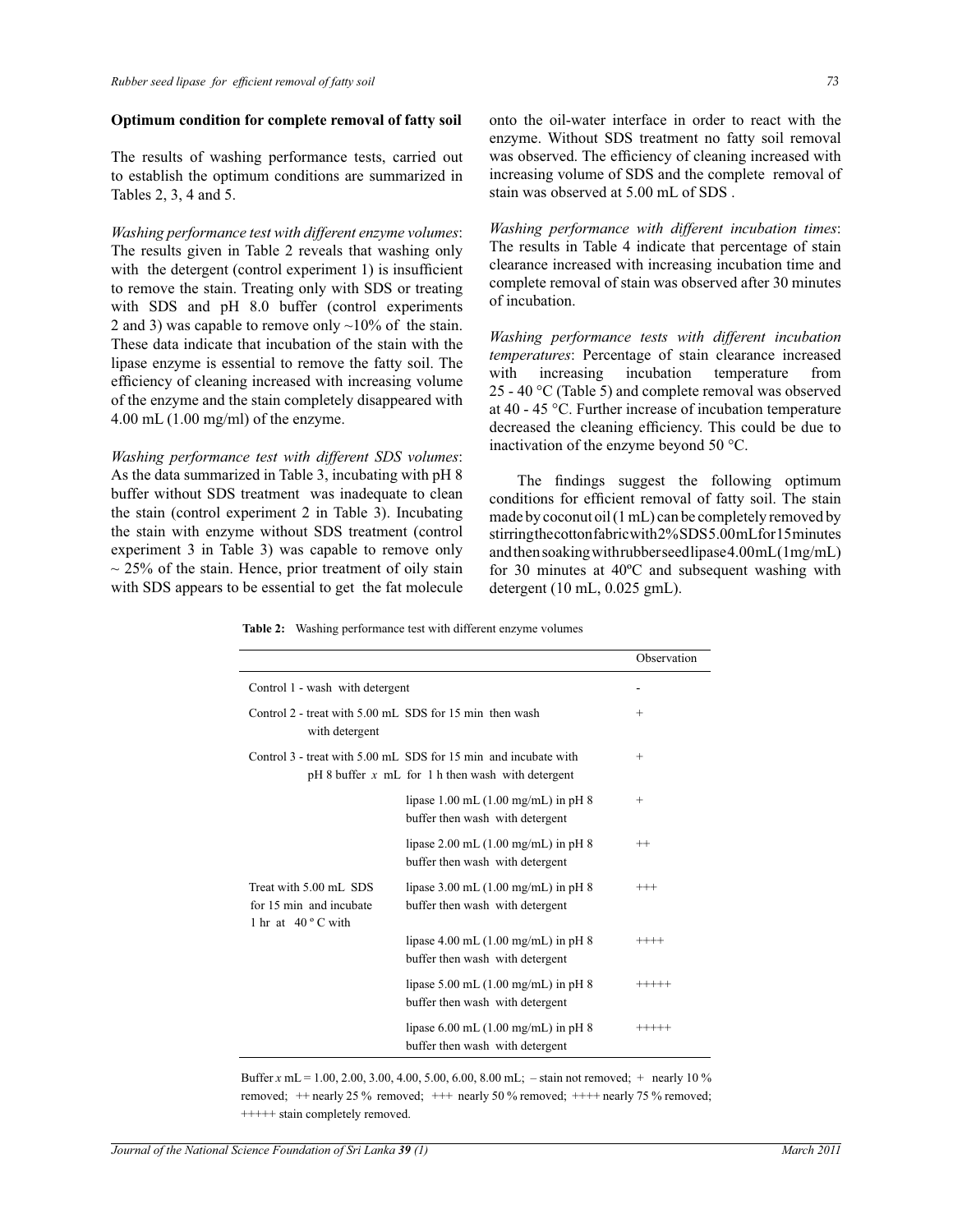|  |  | <b>Table 3:</b> Washing performance test with different SDS volumes |
|--|--|---------------------------------------------------------------------|
|--|--|---------------------------------------------------------------------|

|                                                                                                                                 | Observation |
|---------------------------------------------------------------------------------------------------------------------------------|-------------|
| Control 1 - wash with detergent                                                                                                 |             |
| Control 2 - treat with water instead of SDS and incubate with pH 8<br>buffer for 1 h then wash with detergent                   |             |
| Control 3 - treat with water instead of SDS and incubate with Lipase<br>4.00 mL in pH 8 buffer for 1 h then wash with detergent | $^{++}$     |
| Treat with 1.00 mL SDS for 15 min and incubate with lipase 4.00 mL<br>in pH 8 buffer for 1 h then wash with detergent           | $^{++}$     |
| Treat with 2.00 mL SDS for 15 min and incubate with lipase 4.00 mL<br>in pH 8 buffer for 1 h then wash with detergent           | $^{++}$     |
| Treat with 3.00 mL SDS for 15 min and incubate with lipase 4.00 mL<br>in pH 8 buffer for 1 h then wash with detergent           | $^{+++}$    |
| Treat with 4.00 mL SDS for 15 min and incubate with lipase 4.00 mL<br>in pH 8 buffer for 1 h then wash with detergent           | $++++-$     |
| Treat with 5.00 mL SDS for 15 min and incubate with lipase 4.00 mL<br>in pH 8 buffer for 1 h then wash with detergent           | $+++++$     |
| Treat with 6.00 mL SDS for 15 min and incubate with lipase 4.00 mL<br>in pH 8 buffer for 1 h then wash with detergent           | $+++++$     |
| Treat with 7.00 mL SDS for 15 min and incubate with lipase 4.00 mL<br>in pH 8 buffer for 1 h then wash with detergent           | $+++++$     |

– stain not removed;  $++$  nearly 25 % removed;  $++$  nearly 50 % removed; ++++ nearly 75 % removed; +++++ stain completely removed.

| <b>Table 4:</b> Washing performance test with different incubation times |  |  |  |  |
|--------------------------------------------------------------------------|--|--|--|--|
|--------------------------------------------------------------------------|--|--|--|--|

|                                                                                                |                                 | Observation |
|------------------------------------------------------------------------------------------------|---------------------------------|-------------|
| Control 1 - wash with detergent                                                                |                                 |             |
|                                                                                                | 5 min then wash with detergent  | $^{+}$      |
|                                                                                                | 10 min then wash with detergent | $^{++}$     |
|                                                                                                | 15 min then wash with detergent | $^{+++}$    |
| Treat with 5.00 mL SDS for<br>15 min and incubate with<br>lipase 4.00 mL at $40^{\circ}$ C for | 30 min then wash with detergent | $+++++$     |
|                                                                                                | 40 min then wash with detergent | $+++++$     |
|                                                                                                | 50 min then wash with detergent | $+++++$     |
|                                                                                                | 60 min then wash with detergent |             |

– stain not removed; + nearly 10 % removed; ++ nearly 25 % removed; +++ nearly 50 % removed; ++++ nearly 75 % of removed; +++++ stain completely removed.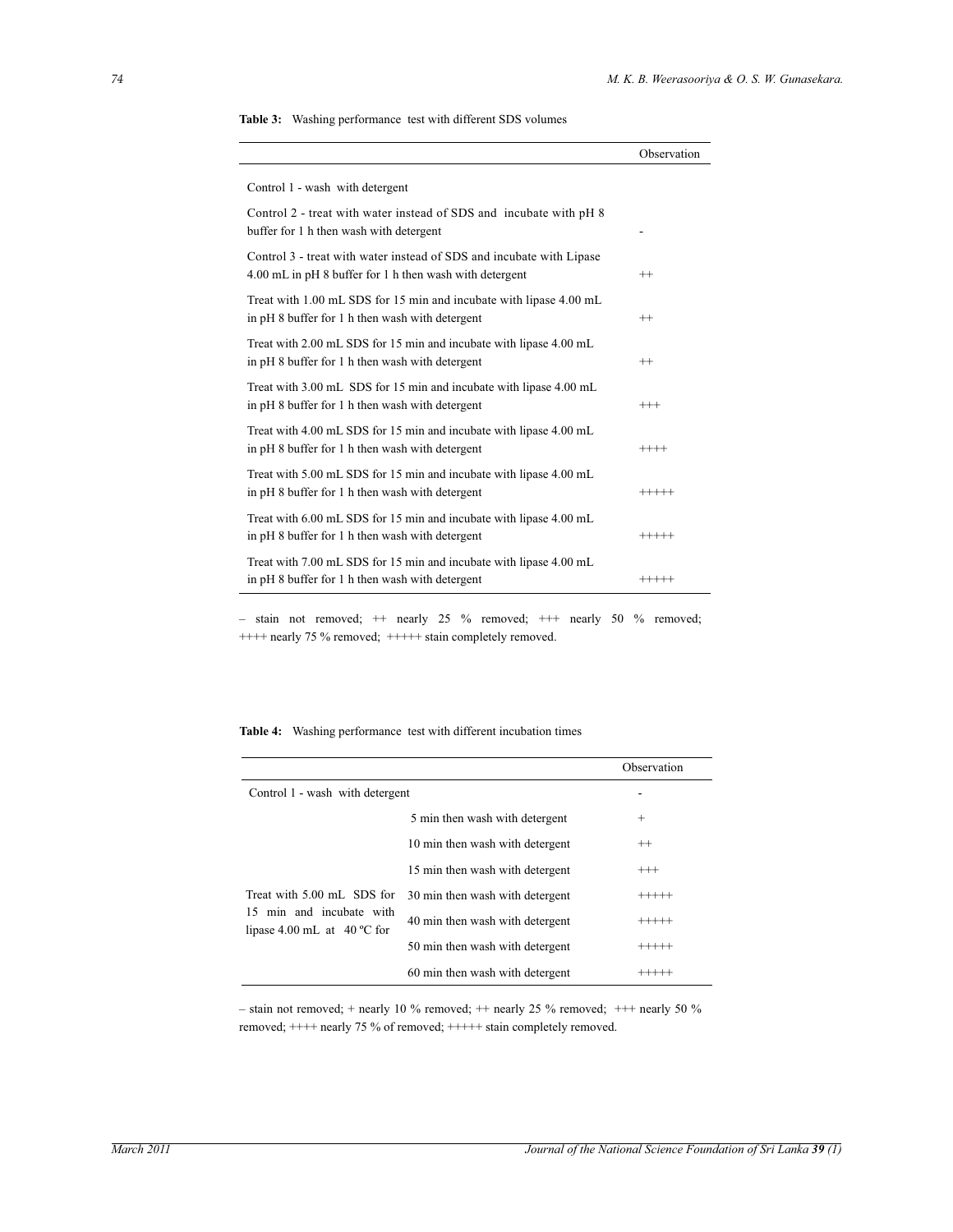|                                                        |                                                                            | Observation |
|--------------------------------------------------------|----------------------------------------------------------------------------|-------------|
| Control 1 - wash with detergent                        |                                                                            |             |
|                                                        | 25 °C then wash with detergent                                             | $^{++}$     |
|                                                        | 30 °C then wash with detergent                                             | $^{++}$     |
|                                                        | 35 °C then wash with detergent                                             | $+++++$     |
| Treat with 5.00 mL SDS for<br>15 min and incubate with | $40^{\circ}$ C then wash with detergent<br>45 °C then wash with detergen t | $+++++$     |
| lipase 4.00 mL for 30 min at                           |                                                                            | $+++++$     |
|                                                        | 50 °C then wash with detergent                                             | $+++++$     |
|                                                        | $60^{\circ}$ C then wash with detergent                                    | $^{+++}$    |
|                                                        |                                                                            |             |

**Table 5:** Washing performance test with different incubation temperatures

– stain not removed;  $+$  nearly 25 % removed;  $++$  nearly 50 % removed;  $++$  nearly 75 % removed; +++++ stain completely removed.



**Figure 5:** Compatibility of rubber seed lipase with different commercial detergents

The amounts of the enzyme need for the protocol is very small. For the stain made by 1.00 mL of coconut oil, only 4 mg (4 mL, 1 mg/mL) of partially purified enzyme will be adequate. Further experiments revealed that the same results can be obtained using  $50 - 75\% \, (\text{NH}_4)_{2} \text{SO}_4$ enzyme fraction instead of batch desorbed fraction. The proposed method will save the energy cost as there is no need to use high temperature, or a long agitation period in the washing machine.

 The studies suggest that rubber seed lipase is industrially important in terms of its ability to function in alkaline pH and low washing temperature. Due to pH stability and thermo-stability of rubber seed lipase being around pH 8 - 9 and 40 °C respectively, even up to 1 hour, the enzyme can be safely used as a bio-detergent at low washing temperatures and alkaline conditions.

## **Acknowledgement**

Financial assistance provided by the Research Grant Scheme, University of Kelaniya is highly acknowledged.

#### **References**

- Andree H., Wolf R.M. & Rolf D. S. (1980). Lipases as detergent components. *Journal of Applied Biochemistry*  **2**(3): 218-229.
- 2. Bayoumi R.A., EI-louboudely S.S., Sidkey N.M. & Abd-EI-Rahman M.A. (2007). Production, purification and characterization of thermoalkalophilic lipase for application in bio-detergent industry. *Journal of Applied Sciences Research* **3**(12): 1752-1765.
- 3. Bycroft N.L. (Constantine, MI) & Byng G.S. (Elkhart, IN) (1990). Detergent Formulations Containing Alkaline Lipase Derived from *Pseudomonas Plantarii*. United States Patent 4950417.
- 4. Chaplin M. (2004). The Use of Enzymes in Detergents. London South Bank University. Available at *http://www. Isbu.ac.uk/biology/enztech/detergent.html*, Accessed 29 May 2009.
- 5. Dorrit A., Erik G. & Henrik M. (2007). Mechanistic studies of proteases and lipases for the detergent industry. *Journal of Chemical Technology & Biotechnology* **50**(3): 321–330.
- 6. Gaur R., Gupta A. & Khare S.K. (2008). Lipase from solvent tolerant *Pseudomonas aeruginosa* strain: production optimization by response surface methodology and application. *Bio-resource Technology* **99**(11): 4796- 4802.
- 7. Kermasha M. S. & Bisokowski B. (1998). Characterization and purified lipase fractions from *Rhizopus niveus. Journal of Agricultural and Food Chemistry* **46**(10): 4451-4456.